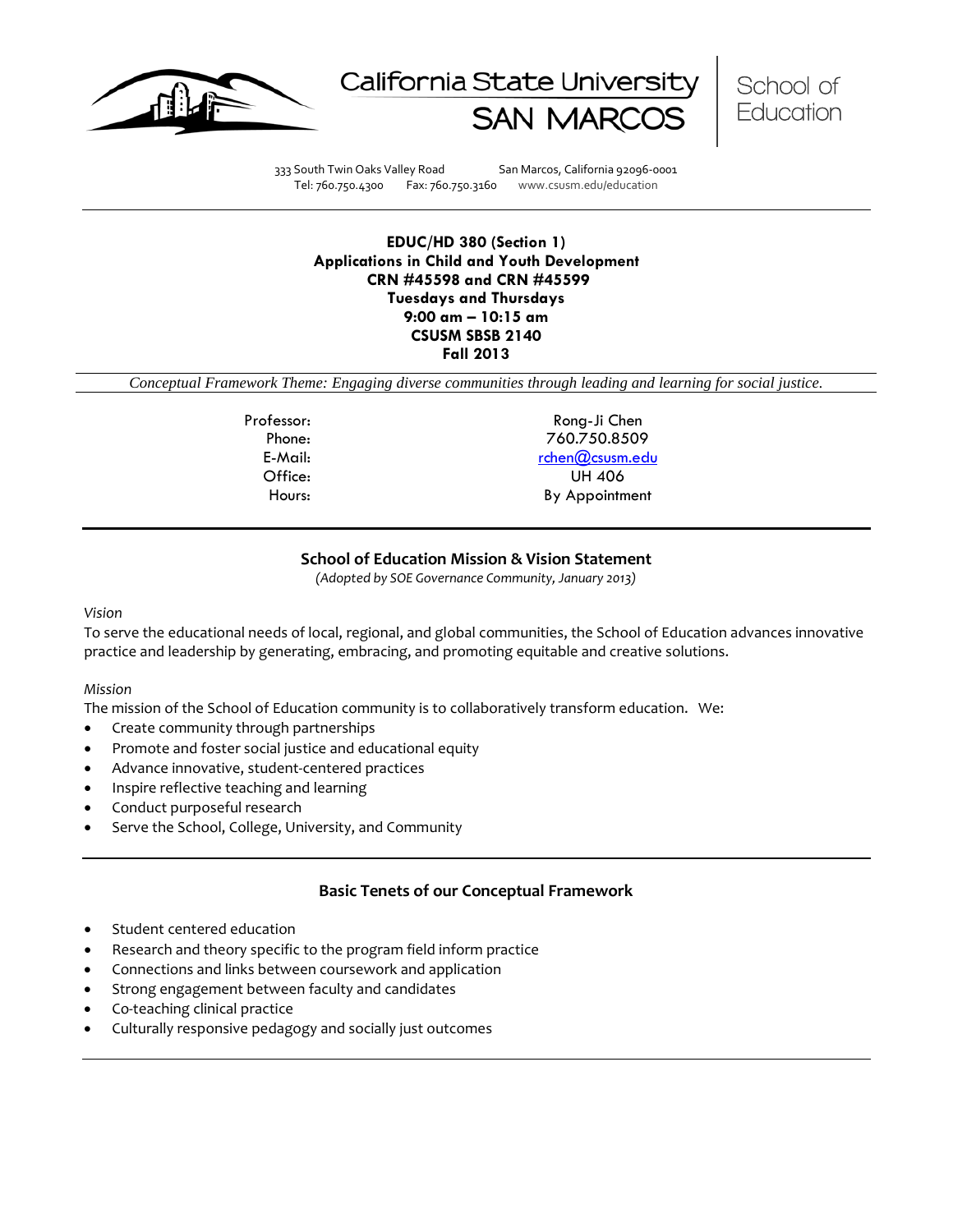## **COURSE DESCRIPTION**

Considers the social, cultural, cognitive, emotional, linguistic, and behavioral development of children and adolescents from multidisciplinary, multicultural, and applied perspectives. Students will learn major theories of development in order to apply that knowledge to their work in evidence-based services and programs for children and youth. Includes a field experience component through which students will consider how their in-class learning is enacted in the lived experiences of children and youth. Special attention is given to identifying multicultural and socio-cultural influences on development. *May not be taken for credit by students who have received credit for EDUC 496-1. Also offered as HD 380. Students may not receive credit for both.*

## **Course Objectives**

By the end of the course, students will be able to:

- 1. Describe the main principles of cognitive development, information processing, and sociocultural theory in order to identify how each is manifested in the lives of children and youth
- 2. Use the field experience to demonstrate how academic theory contributes to understanding observed differences in socially, culturally, and linguistically diverse children and youth
- 3. Understand and then evaluate the ways in which academic theory is applied within the realms of health, human services, and education
- 4. Apply knowledge gained from the field experience when considering influences such as environment, culture, family/sibling/friend relationships on the development of thought and reasoning
- 5. Create an understanding of what various theoretical constructs actually mean in the "real life" of children and youth
- 6. Summarize findings of empirical research in major areas of cognitive development, including perception, language, memory, conceptual understanding, problems solving, social cognition, and acquisition of academic skills and apply those summaries to understanding the lived experiences of children and youth
- 7. Understand cognitive and developmental processes and determine how that knowledge can be best applied to work with children and youth in education and other human services fields.

# **\*Special Note: Because this course requires a field service component, a background check may be required. It is your responsibility to check with the agency you will be serving and to meet fingerprinting and other requirements to serve as a volunteer. All students should work with the Office of Service Learning**

**[\(http://www.csusm.edu/ocsl/students/forms.html\)](http://www.csusm.edu/ocsl/students/forms.html) to ensure that proper procedures are followed.**

## **Required Texts**

- Willingham, D. (2009). *Why Don't Students Like School? A Cognitive Scientist Answers Questions about How the Mind Works and What it Means for Your Classroom.* San Francisco, CA: Jossey-Bass.
- Scholarly and applied articles from academic researchers and field practitioners are required and will be found in our Cougar Courses container.

## **Authorization to Teach English Learners**

This credential program has been specifically designed to prepare teachers for the diversity of languages often encountered in California public school classrooms. The authorization to teach English learners is met through the infusion of content and experiences within the credential program, as well as additional coursework. Candidates successfully completing this program receive a credential with authorization to teach English learners. *(Approved by CCTC in SB 2042 Program Standards, August 02)*

## **STUDENT LEARNING OUTCOMES**

#### **California Teacher Performance Assessment (CalTPA)**

Beginning July 1, 2008 all California credential candidates must successfully complete a state-approved system of teacher performance assessment (TPA), to be embedded in the credential program of preparation. At CSUSM this assessment system is called the CalTPA or the TPA for short.

To assist your successful completion of the TPA, a series of informational seminars are offered over the course of the program. TPA related questions and logistical concerns are to be addressed during the seminars. Your attendance to TPA seminars will greatly contribute to your success on the assessment.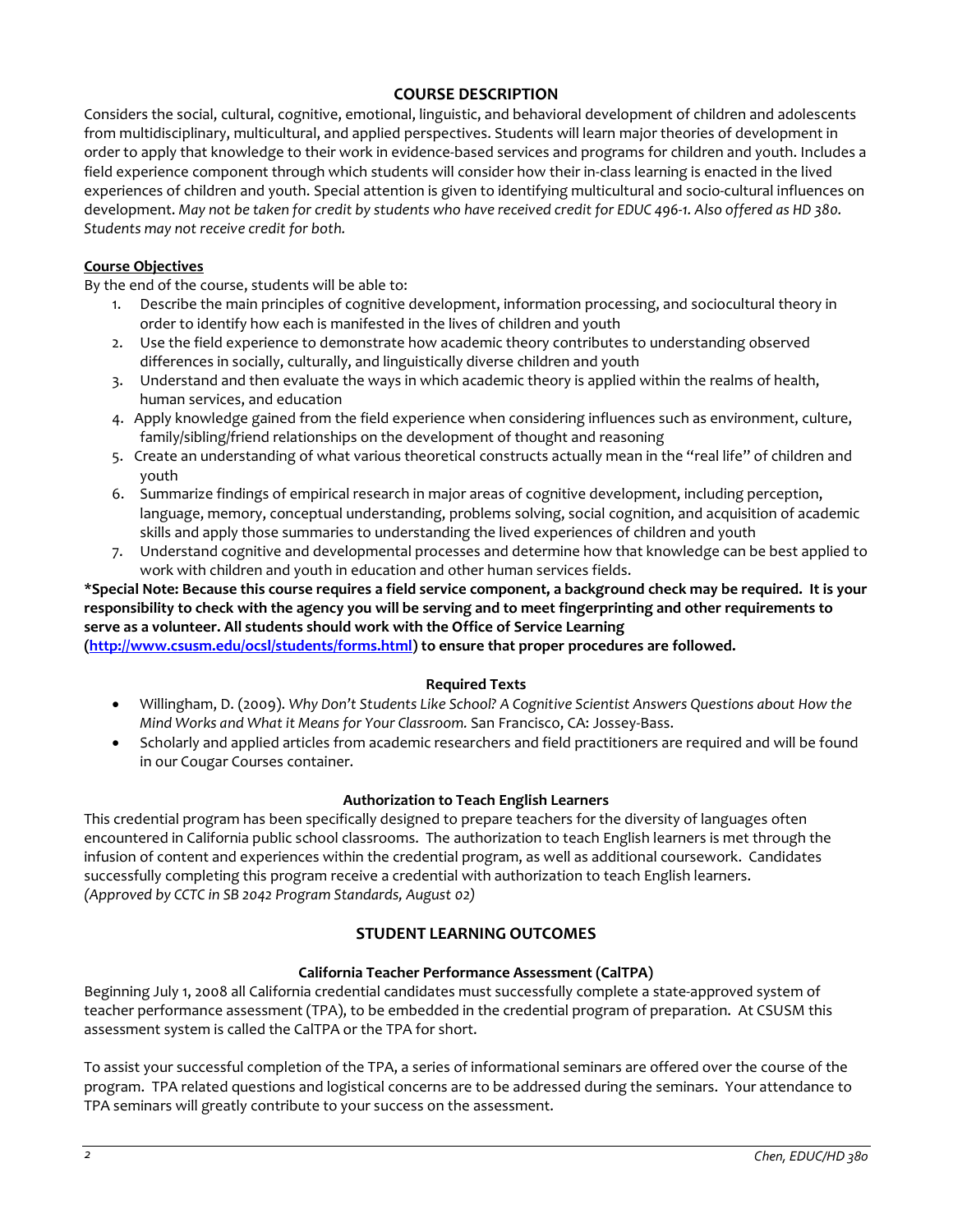Additionally, SoE classes use common pedagogical language, lesson plans (lesson designs), and unit plans (unit designs) in order to support and ensure your success on the TPA and more importantly in your credential program.

The CalTPA Candidate Handbook, TPA seminar schedule, and other TPA support materials can be found on the SoE website: <http://www.csusm.edu/education/CalTPA/ProgramMaterialsTPA.html>

## **Assessment of Professional Dispositions**

Assessing a candidate's dispositions within a professional preparation program is recognition that teaching and working with learners of all ages requires not only specific content knowledge and pedagogical skills, but positive attitudes about multiple dimensions of the profession. The School of Education has identified six dispositions – social justice and equity, collaboration, critical thinking, professional ethics, reflective teaching and learning, and life-long learning—and developed an assessment rubric. For each dispositional element, there are three levels of performance *unacceptable*, *initial target*, and *advanced target*. The description and rubric for the three levels of performance offer measurable behaviors and examples.

The assessment is designed to provide candidates with ongoing feedback for their growth in professional dispositions and includes a self-assessment by the candidate. The dispositions and rubric are presented, explained and assessed in one or more designated courses in each program as well as in clinical practice. Based upon assessment feedback candidates will compose a reflection that becomes part of the candidate's Teaching Performance Expectation portfolio. Candidates are expected to meet the level of *initial target* during the program.

## **School of Education Attendance Policy**

Due to the dynamic and interactive nature of courses in the School of Education, all candidates are expected to attend all classes and participate actively. At a minimum, candidates must attend more than 80% of class time, or s/he may not receive a passing grade for the course at the discretion of the instructor. Individual instructors may adopt more stringent attendance requirements. Should the candidate have extenuating circumstances, s/he should contact the instructor as soon as possible. *(Adopted by the COE Governance Community, December, 1997).*

*This course: Students missing three class sessions will see their grades reduced by one full grade. Students missing four or more class sessions will see their grades reduced by two full grades. Leaving early or arriving late by more than 15 minutes constitutes one absence. Illness and emergencies are considered on a case-by-case basis. However, notification of an absence does not constitute an excuse.* 

## **Students with Disabilities Requiring Reasonable Accommodations**

Candidates with disabilities who require reasonable accommodations must be approved for services by providing appropriate and recent documentation to the Office of Disable Student Services (DSS). This office is located in Craven Hall 4300, and can be contacted by phone at (760) 750-4905, or TTY (760) 750-4909. Candidates authorized by DSS to receive reasonable accommodations should meet with their instructor during office hours or, in order to ensure confidentiality, in a more private setting.

## **All University Writing Requirement**

Writing requirements for this class will be met as described in the assignments. Every course at the university, including this one, must have a writing requirement of at least 2500 words.

#### **CSUSM Academic Honesty Policy**

"Students will be expected to adhere to standards of academic honesty and integrity, as outlined in the Student Academic Honesty Policy. All written work and oral presentation assignments must be original work. All ideas/materials that are borrowed from other sources must have appropriate references to the original sources. Any quoted material should give credit to the source and be punctuated with quotation marks.

Students are responsible for honest completion of their work including examinations. There will be no tolerance for infractions. If you believe there has been an infraction by someone in the class, please bring it to the instructor's attention. The instructor reserves the right to discipline any student for academic dishonesty in accordance with the general rules and regulations of the university. Disciplinary action may include the lowering of grades and/or the assignment of a failing grade for an exam, assignment, or the class as a whole."

Incidents of Academic Dishonesty will be reported to the Dean of Students. Sanctions at the University level may include suspension or expulsion from the University.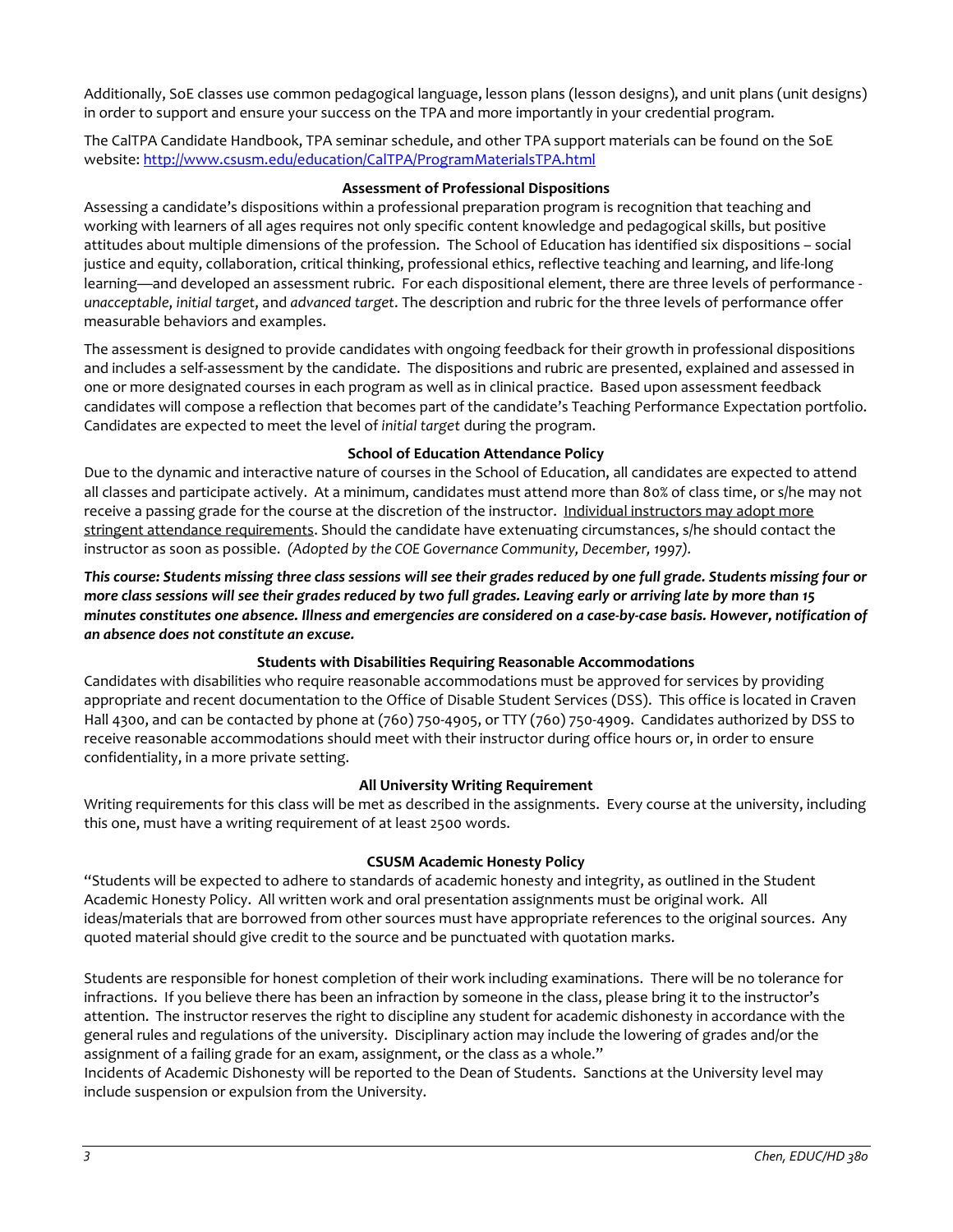## **Plagiarism:**

As an educator, it is expected that each candidate will do his/her own work, and contribute equally to group projects and processes. Plagiarism or cheating is unacceptable under any circumstances. If you are in doubt about whether your work is paraphrased or plagiarized see the Plagiarism Prevention for Students website [http://library.csusm.edu/plagiarism/index.html.](http://library.csusm.edu/plagiarism/index.html) If there are questions about academic honesty, please consult the University catalog.

## **Use of Technology:**

Candidates are expected to demonstrate competency in the use of various forms of technology (i.e. word processing, electronic mail, Moodle, use of the Internet, and/or multimedia presentations). Specific requirements for course assignments with regard to technology are at the discretion of the instructor. Keep a digital copy of all assignments for use in your teaching portfolio. All assignments will be submitted online, and some will be submitted in hard copy as well. Details will be given in class.

## **Electronic Communication Protocol:**

Electronic correspondence is a part of your professional interactions. If you need to contact the instructor, e-mail is often the easiest way to do so. It is my intention to respond to all received e-mails in a timely manner. Please be reminded that e-mail and on-line discussions are a very specific form of communication, with their own nuances and etiquette. For instance, electronic messages sent in all upper case (or lower case) letters, major typos, or slang, often communicate more than the sender originally intended. With that said, please be mindful of all e-mail and on-line discussion messages you send to your colleagues, to faculty members in the School of Education, or to persons within the greater educational community. All electronic messages should be crafted with professionalism and care. Things to consider:

- Would I say in person what this electronic message specifically says?
- How could this message be misconstrued?
- Does this message represent my highest self?
- Am I sending this electronic message to avoid a face-to-face conversation?

In addition, if there is ever a concern with an electronic message sent to you, please talk with the author in person in order to correct any confusion.

#### **Course Requirements**

#### **ASSIGNMENTS**

Students are expected to demonstrate competency in the use of various forms of technology (i.e. word processing, electronic mail, use of the Internet, and/or multimedia presentations). Specific requirements for course assignments with regard to technology are at the discretion of the instructor. Assignments are to be turned in on the due date, no exceptions.

Proofread and edit word-processed assignments prior to submission. Hand-written work is not accepted. Assignments are written in Times, size 12 font, and are double-spaced. Ensure the text is error-free (grammar, spelling), and ideas are logically and concisely presented. All citations, where appropriate, use American Psychological Association (APA) format.

| Assignment                                                                             | <b>Points Possible</b> |
|----------------------------------------------------------------------------------------|------------------------|
| Interview with a Youth; Due October 31, 2013                                           | 25                     |
| Service Learning Write Up; Due November 21, 2013                                       | 30                     |
| Presentation of Interview Findings & Implications; Gallery Walk on<br>December 5, 2013 | 15                     |
| Final Exam: Online during Finals Week-Due by 9 am on<br>December 12, 2013              | 30                     |
| <b>Total Points</b>                                                                    | 100                    |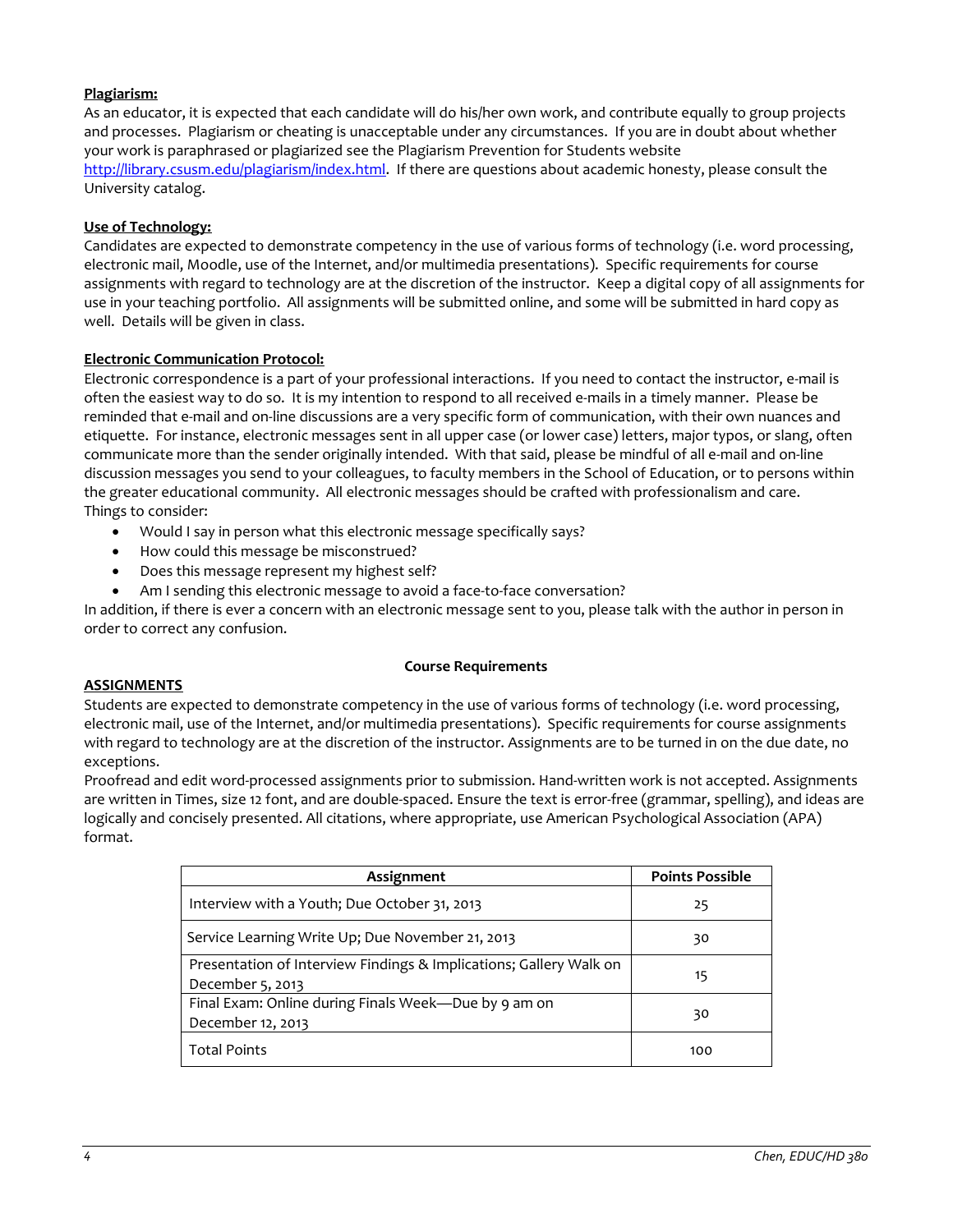## **1. Interview With a Youth**

You will identify a child or adolescent with whom to work this semester. You will conduct a series of interviews centered on the major theories discussed in this course. Because the focus of this course is on *understanding how theories of development apply to the lived experiences of children and adolescents,* these interviews will encourage you to make those connections*.* This assignment encourages you to *create an understanding of what various theoretical constructs actually mean in the "real life" of children and adolescents*. See pages 6 & 7 for sample interview questions.

## **2. Presentation (Interview and Implications)**

In order to emphasize the *importance of practically applying the theories and concepts from this class to the real world of children and adolescents*, you will prepare a presentation of the major findings from your interview series. This presentation can be a poster, PowerPoint, or any other creative format, and you will share the work in a Gallery Walk during the 15<sup>th</sup> week of the course. Your presentation must summarize your findings from the interview series and *discuss their implications for education, social work, and other human services fields*.

## **3. Service Learning Experience and Write-Up**

Because this course focuses on *understanding how theories of child and adolescent development are applied in daily practice*, you will spend 1-2 hours per week volunteering in a field-based program of your choice. You may volunteer in a public or private school classroom, a hospital, or a social work setting. You will document your interactions with the children or adolescents you encounter and write an analysis that makes connections between and among the theories we discuss in class and your experiences in the field. We will discuss procedures for identifying a field site, expectations for gaining permission to volunteer, and requirements for the write-up in class. See page 6 for questions to guide your thinking during the observations. Use the graphic organizer on page 8 to hold your thinking if you find it useful.

## 4. **Final Exam**

During finals week, you will take a comprehensive final exam in order to demonstrate your understanding of the major theories and concepts related to child and adolescent development and *how they apply to education and human services*. Because research suggests that the act of retrieving information on a regular basis aids in retention, there will be 2-3 questions given at the end of class each Tuesday. They represent the primary learning undertaken that week and should be used to create a study guide. These questions will become part of the final exam.

**\*Course Format: Because the focus of this class is on an applied understanding of how children and youth develop cognitively, emotionally, and socially, all topics will be taught through interdisciplinary and multicultural perspectives. The topics listed below identify the main idea for each class session and will be discussed with an interdisciplinary lens. We will integrate findings from numerous related fields as we work to understand how theory enacts itself in the real lives of children and youth. To that end, class will meet on Tuesdays and Thursdays during weeks 1 and 15. During weeks 2-14, class will meet on Tuesdays only. Students will spend Thursdays during weeks 2-14 in their service learning experience in order to observe ways in which Tuesday's content is manifested in the lives of children and youth. \***

#### **Grading Standards**

| A  | 93-100    | А- | 90-92 |              |       |
|----|-----------|----|-------|--------------|-------|
| B+ | 87-89     | В  | 83-86 | В-           | 80-82 |
| C+ | $77 - 79$ |    | 73-76 | $\mathsf{C}$ | 70-72 |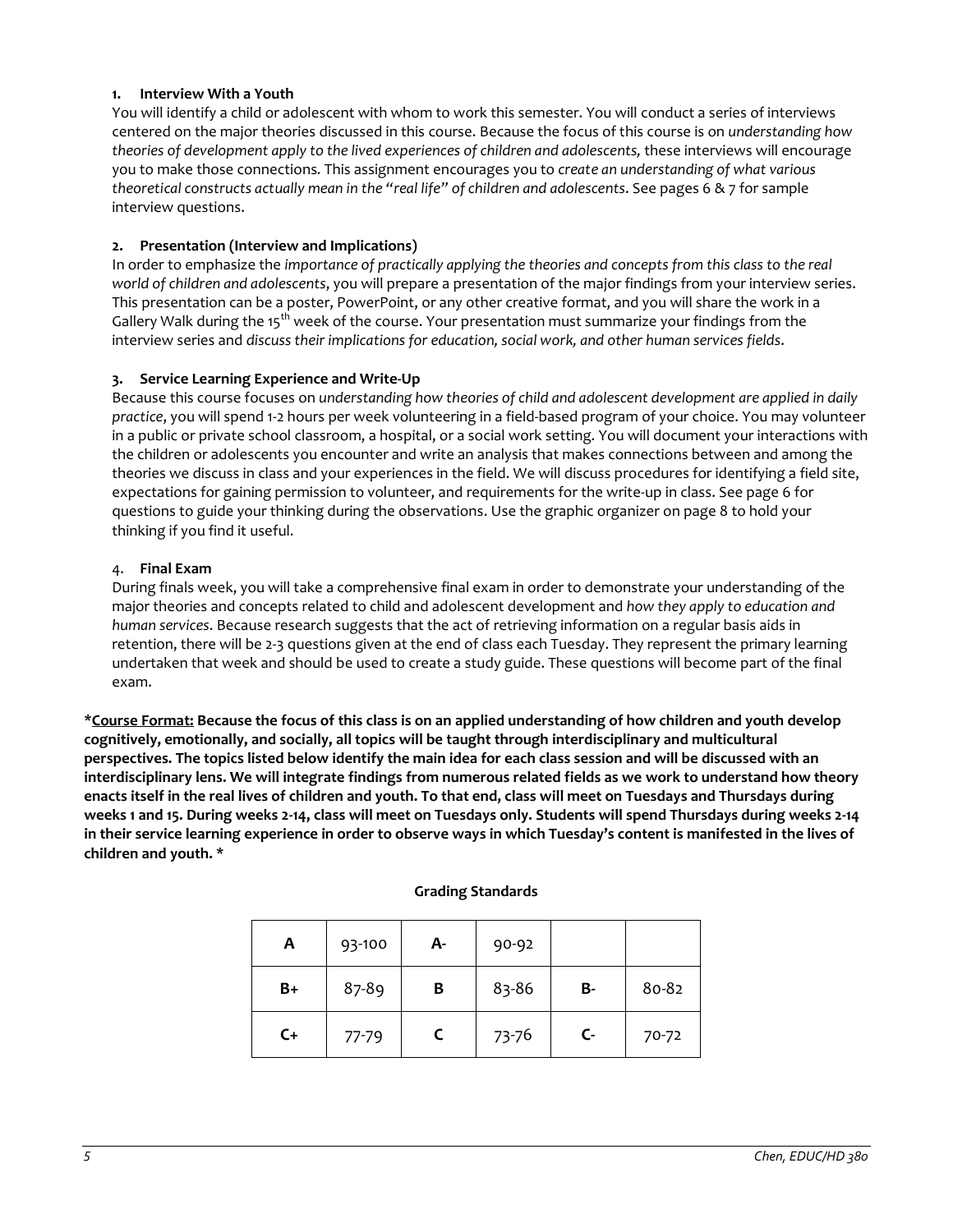## **TENTATIVE SCHEDULE**

The dynamic nature of teaching and learning makes it hard to establish a set schedule. Please note that modifications will likely to occur at the discretion of the instructor.

| Week           | <b>Topic</b>                                                                 | <b>Readings &amp; Assignments</b>                                    |
|----------------|------------------------------------------------------------------------------|----------------------------------------------------------------------|
| 1: Aug 27 & 29 | T: Introduction to brain development                                         | National Geographic article on the                                   |
|                | R: Social influences & multicultural perspectives on development             | teenage brain                                                        |
| 2: September   | T: Vygotsky, the sociocultural perspective, and the influence of social      | Vygotsky PDF                                                         |
| 3              | contexts on behavior                                                         | Willingham, Chapter 1                                                |
|                | R: Secure your service learning site; Finalize paperwork                     |                                                                      |
| 3: September   | T: Memory development (working and long-term) and information                | Cowan PDF                                                            |
| 10             | processing                                                                   | PDF on memory in general                                             |
|                | R: Service learning-Notice the children's memory capacities and how they     | Willingham, Chapter 3                                                |
|                | process information                                                          |                                                                      |
| 4: September   | T: Development of the four domains of literacy                               | Kuhl article                                                         |
| 17             | R: Service learning-Notice how the children use reading, writing,            | Language Development PDF                                             |
|                | speaking, and listening to communicate and make meaning                      |                                                                      |
| 5: September   | T: Problem solving and metacognition                                         | Joseph & Strain article                                              |
| 24             | R: Service learning-Observe how the children react to problems,              |                                                                      |
|                | challenges, and difficulties                                                 |                                                                      |
| 6: October 1   | T: Problem solving and critical thinking                                     | Re-read the Joseph & Strain article                                  |
|                | R: Service learning-Observe whether and how the children employ the          |                                                                      |
|                | critical thinking strategies we discuss on Tuesday                           |                                                                      |
| 7: October 8   | T: Academic skills                                                           | Willingham, Chapters 2, 4 & 5                                        |
|                | R: Service learning-Notice children's attitudes toward achieving             |                                                                      |
|                | academically; Identify social influences on their academic work              |                                                                      |
| 8: October 15  | T: Development of identity: Self, ethnic, situational                        | Klimstra article                                                     |
|                | R: Service learning-Identify how the children appear to view themselves;     |                                                                      |
|                | Notice any social and multicultural influences                               |                                                                      |
| 9: October 22  | T: Self-concept and self-esteem                                              | Prothero article                                                     |
|                | R: Service learning-Notice what value the children place on their abilities. |                                                                      |
|                | Is that value influenced by their social, cultural, and linguistic identity? |                                                                      |
| 10: October    | T: Motivation                                                                | 2 Daniels articles                                                   |
| 29             | R: Service learning-Identify varying levels of motivation among the          | Due Thursday 10/31 (on CC): Interview                                |
|                | children. Think about the multicultural and social influences on their       | with a youth                                                         |
|                | behavioral and/or academic choices                                           |                                                                      |
| 11: November   | T: Peer and friend relationships                                             | No additional reading this week                                      |
| 5              | R: Service learning-Notice how the children interact with their peers;       |                                                                      |
|                | What appears to influence the decisions they make and the language they      |                                                                      |
|                | use with different individuals                                               |                                                                      |
| 12: November   | (online session) Understanding the lived experiences of children &           | Follow the detailed directions on CC.                                |
| 12             | adolescents                                                                  |                                                                      |
|                | R: Service learning-Think about how the course themes (brain                 |                                                                      |
|                | development, patterning, meaning making, and knowledge creation)             |                                                                      |
|                | manifest themselves in the children you work with                            |                                                                      |
| 13: November   | T: Brain compatible learning                                                 | Willingham, Chapters 6 & 7                                           |
| 19             | R: Service learning-Think about why some children learn with relative        | Due Thursday 11/21 (on CC): Write up                                 |
|                | ease while others struggle; Identify social and multicultural influences on  | of service learning experience                                       |
|                | thinking and learning                                                        |                                                                      |
| 14: November   | T: Online session: Brain-compatible learning (continued)                     | Follow the detailed directions on CC.                                |
| 26             | R: No tasks-Thanksgiving                                                     |                                                                      |
| 15: December   | T: Intersections among research, practice, and reality                       | Willingham, Chapter 9                                                |
| 385            | R: Gallery Walk                                                              | Due Thursday 12/5: Interview<br>implications (poster or presentation |
|                |                                                                              | for Gallery Walk)                                                    |
| 16: December   | <b>Final Exam</b>                                                            |                                                                      |
| 12             | Online during Finals Week; Due December 12, by 9 am                          |                                                                      |
|                |                                                                              |                                                                      |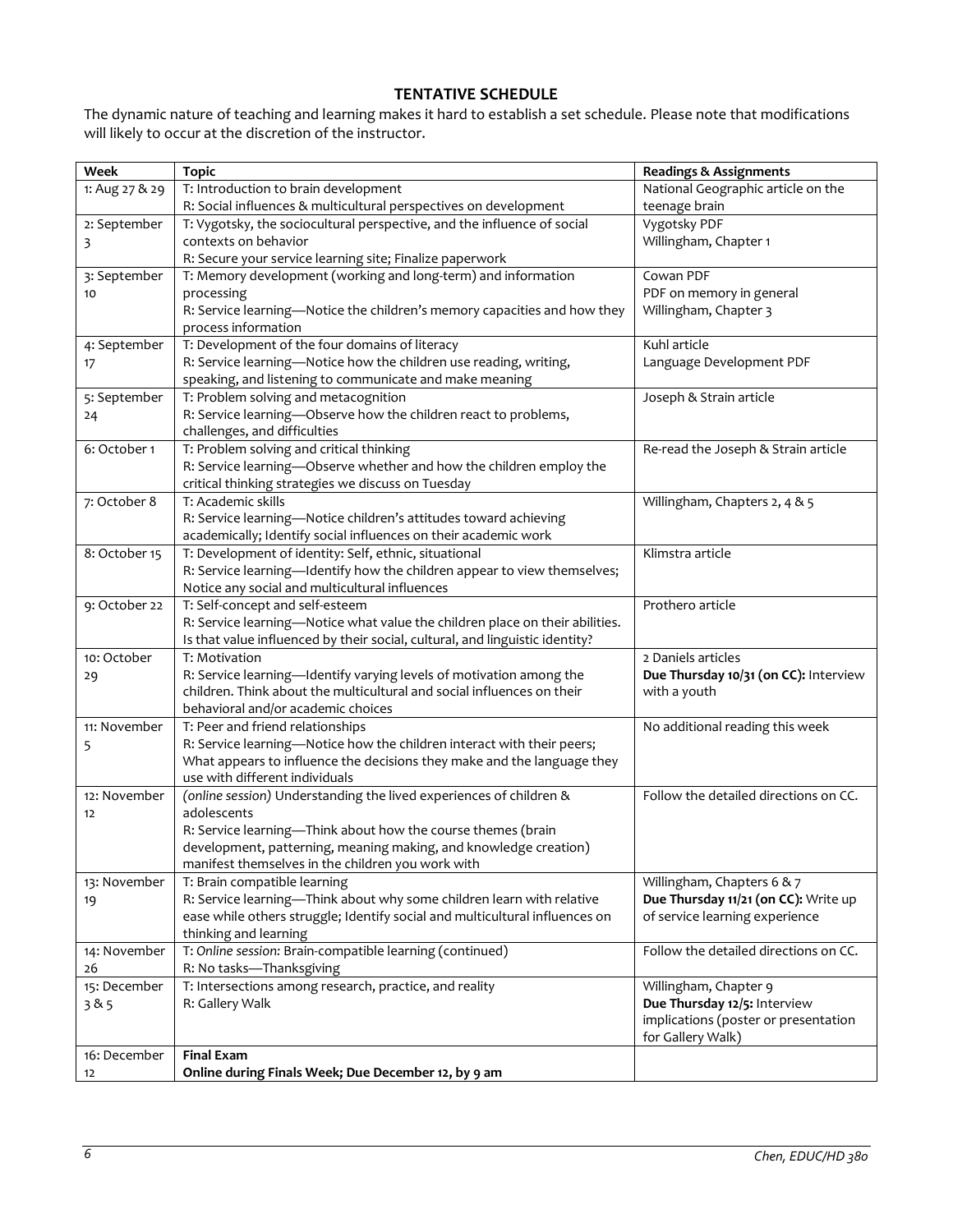## **GUIDING QUESTIONS FOR INTERVIEW & SERVICE-LEARNING WRITE UP**

HD/EDUC 380

- 1.) How do the theories of cognitive development inform and/or influence service providers' interactions with their patients/students/clients?
- 2.) What outside influences such as environmental factors, cultural expectations, and family/sibling/friend relationships are evident on the patients/students/clients at your service-learning site? In other words, how do outside forces influence the choices you see being made?
- 3.) How do these outside influences affect the development of thought and reasoning within the patient/student/client?
- 4.) How do these outside influences affect the service providers' responses and their ability to address the needs of the patient/student/client?
- 5.) How will your understanding of the cognitive, emotional, and social development of the people (patients, students, clients, and service providers) you observe during your service learning experience inform and/or influence your interactions and decision-making processes within your future social and professional life?
- 6.) *For the interview with a child/adolescent in particular*: How will your observation and understanding of this child's cognitive, social, and emotional development inform and/or influence your interactions and decisionmaking process with other children of this age?

## SAMPLE QUESTIONS FOR THE INTERVIEW WITH A CHILD OR ADOLESCENT

- 1.) What types of things do you like to do in your free time? How do you decide what to do when you have a choice?
- 2.) How do you feel about school? What is your favorite part? What is your least favorite part?
- 3.) Tell me about your family and friends.
- 4.) Do you have a best friend?
- 5.) What is the best part about having a good friend?
- 6.) What is something difficult about having a best friend?
- 7.) What is your favorite thing to do with your family?
- 8.) How do you solve disagreements with your friends?
- 9.) How do you respond when your parents won't allow you to do something you want to do or have something you want?
- 10.) Have you thought about what you want to be when you grow up? If you know what you want to be, what do you need to do while you are young in order to get ready to achieve that goal?

During one of your interview sessions, take time to "play" with your child or adolescent. Play a board game, outdoor sport etc. Observe their actions, question their choice of moves etc.